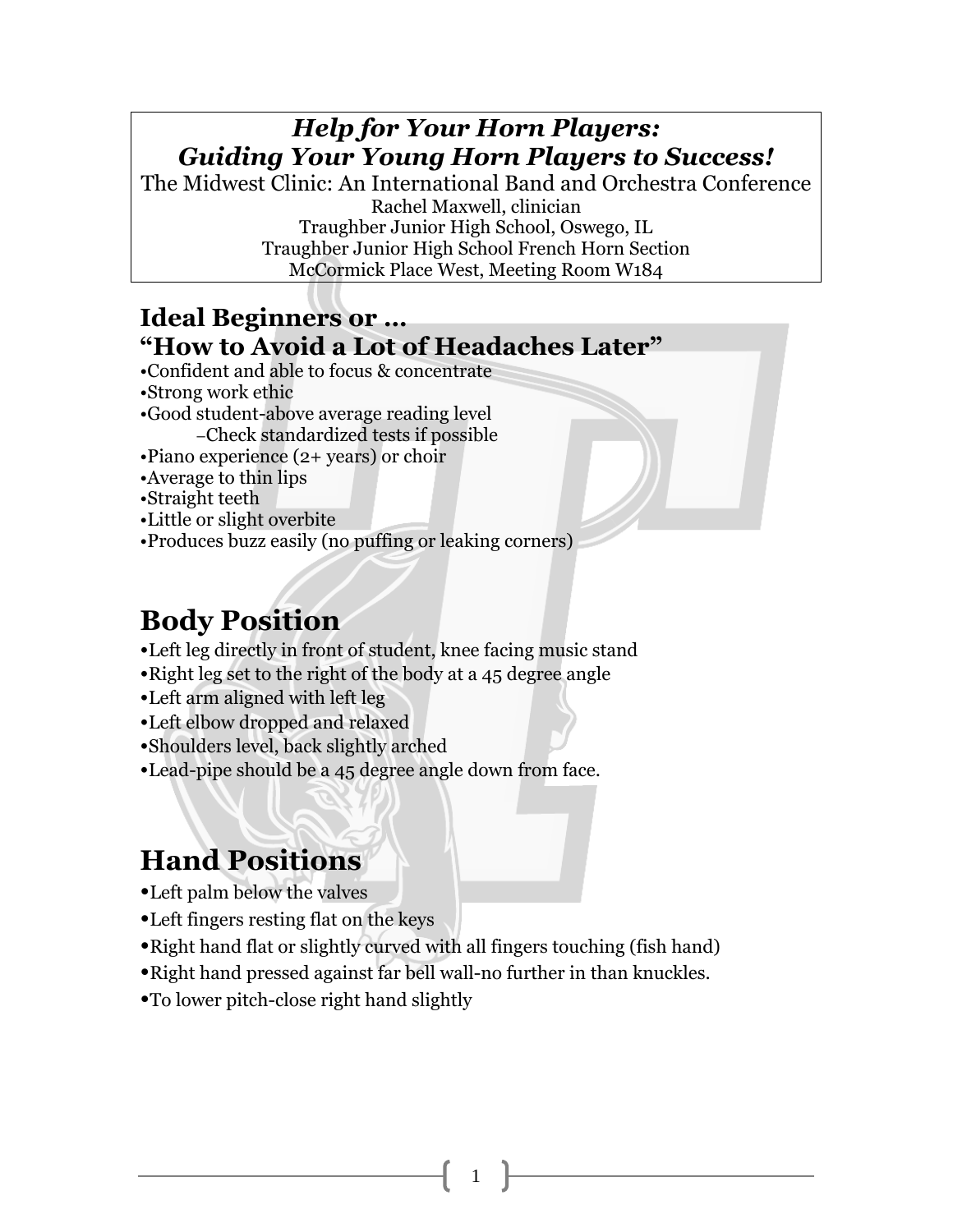#### **More fun with the right hand...**

- •Characteristic tone
- •Lowers pitch by 1/4 step
- •Closing lowers the pitch
- •More hand contact produces darker color of sound
- •Stopped Horn
	- –right hand closes to produce brassy tone
	- –gestopft, stopped, bouche, chiuso,+
	- –play on only F horn-no trigger

–play 1/2 step lower than written

–use a stopped mute in mid or low range

#### **Mouthpiece Placement**

- •Must always cover the top of the upper lip
- •Must never go below the lower lip
- •Center on mouth as it is most comfortable

•Leave the lips on the mouthpiece and breath out of the corners to increase accuracy

#### **Embouchure**

- •Flat chin, Firm cheeks, Firm corners
- •Center of lips should remain flexible(soft) enough for an even buzz
- •Jaw must be dropped and pushed forward to align lower and upper teeth
- •Teeth (molars) must be apart (mouthpiece test)

•The only range that calls for a noticeable difference in the appearance of the embouchure is the extreme low

#### **Air Stream/Breathing**

•Air = Tone Quality (60% air, 40% embouchure)

•Air : lip buzz : mouthpiece is the receiver : air in horn vibrates: horn amplifies the buzz

-Low range-slower air/buzz, warm air

-High Range-faster air/buzz, cold air

- •Full, relaxed breaths (bottom-middle-top)
- •Open throat with breathing exercises

–mouthpiece breathing

–breathing tube

 $\mathfrak{D}$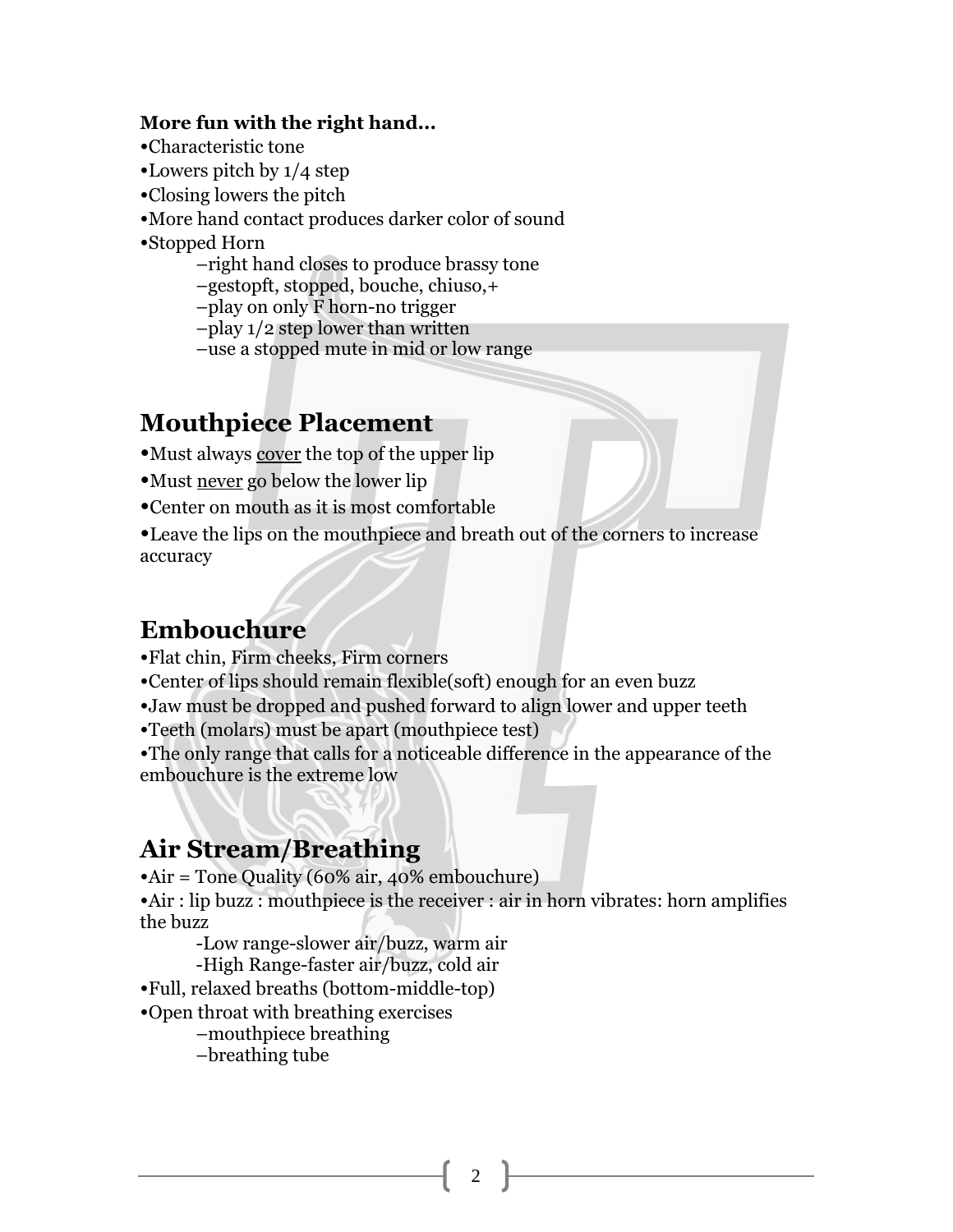## **Changing Pitches**

•To play higher notes: blow colder air, faster buzz, increase firmness of embouchure from all four corners toward the center, raise back of the tongue (tee, khee), direct the air-stream, focus the air

•To play lower notes: blow warm air, slow down the buzz, push lower lip forward into the mouthpiece, focus on lower lip buzz, drop the jaw (toh)

#### **Accuracy**

•Practice hitting an isolated note correctly, remove mouthpiece from lips, repeat 10x

- •Buzz note/interval-play-repeat
- •Hum or sing note/interval
- •Play in slow motion
- •Correct embouchure and tongue placement
- •Remove water from horn

### **Developing Tone**

A characteristic tone is possible in a young player if they are given the correct tools!

## **Tools for Tone ~Loud Is Good!**

You will have much stronger players if you encourage young students to always play loud. Make them understand that it must be with a good tone. It is impossible to play loud with a good tone and NOT use correct air. You can always turn down the volume… but you won't want to!

## **Buzz Extension & Resistance Piece**

- •Attaches to instrument (leave on at all times)
- •Allows for feel of horn while buzzing
- •Students should buzz all exercises or "licks" that are difficult (and even those that aren't)
- •Buzz should be loud and strong and should be an actual pitch with tone
- •Available from all music stores (\$20)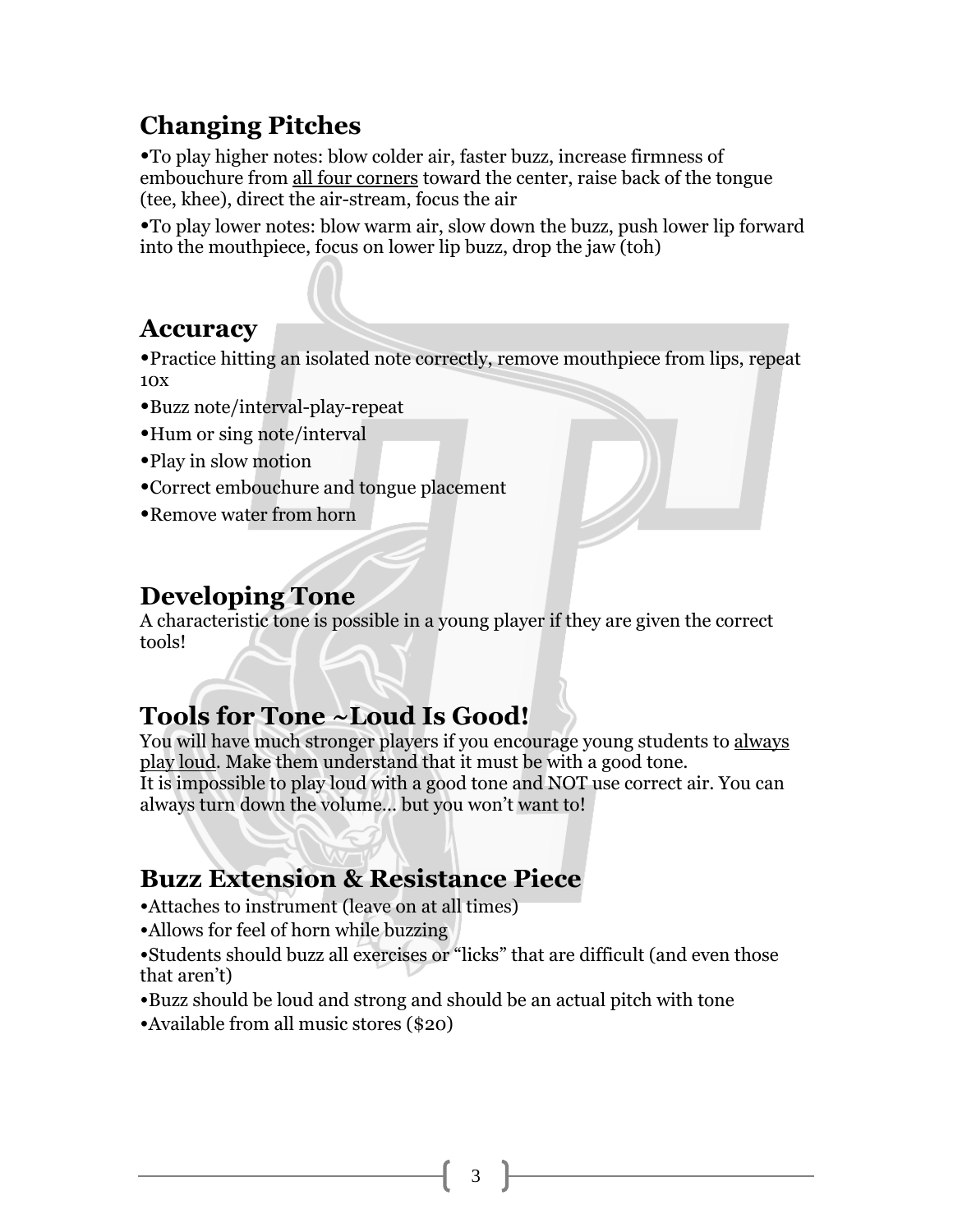#### **Tools for Tone**

•Practice Mute

- –Opens throat
- –Removes tension/stiffness
- –Creates resistance for maximum air velocity
- –Increases accuracy by making the embouchure work for precision

## **More Tools for Tone**

- •Free Buzzing
- •Embouchure Visualizer
- •Mouthpiece Work
- •Lead-pipe only w/ tuning slide removed
- •Mirrors
- •Create a sound with and without the tongue-"toh" vs "pooh"

#### **Range**

- •Low = written middle C & lower
- $\bullet$ Middle = written middle C to C in staff
- $\cdot$ High = C written in staff to C above staff

•Year 1-low C-C in staff •Year 2-low C-E in staff •Year 3-low C-High G •High School-full range

## **Articulation**

- •Tip of tongue releases from the point where teeth and roof of mouth meet
- •Drop the tip of the tongue
- •Use only the tip
- •The more use of the tongue, the more air needed
- •Toh, doh, loh
- •Isolate away from horn
- •Crisp Tongue-lower in mouth, Soft tongue-higher in mouth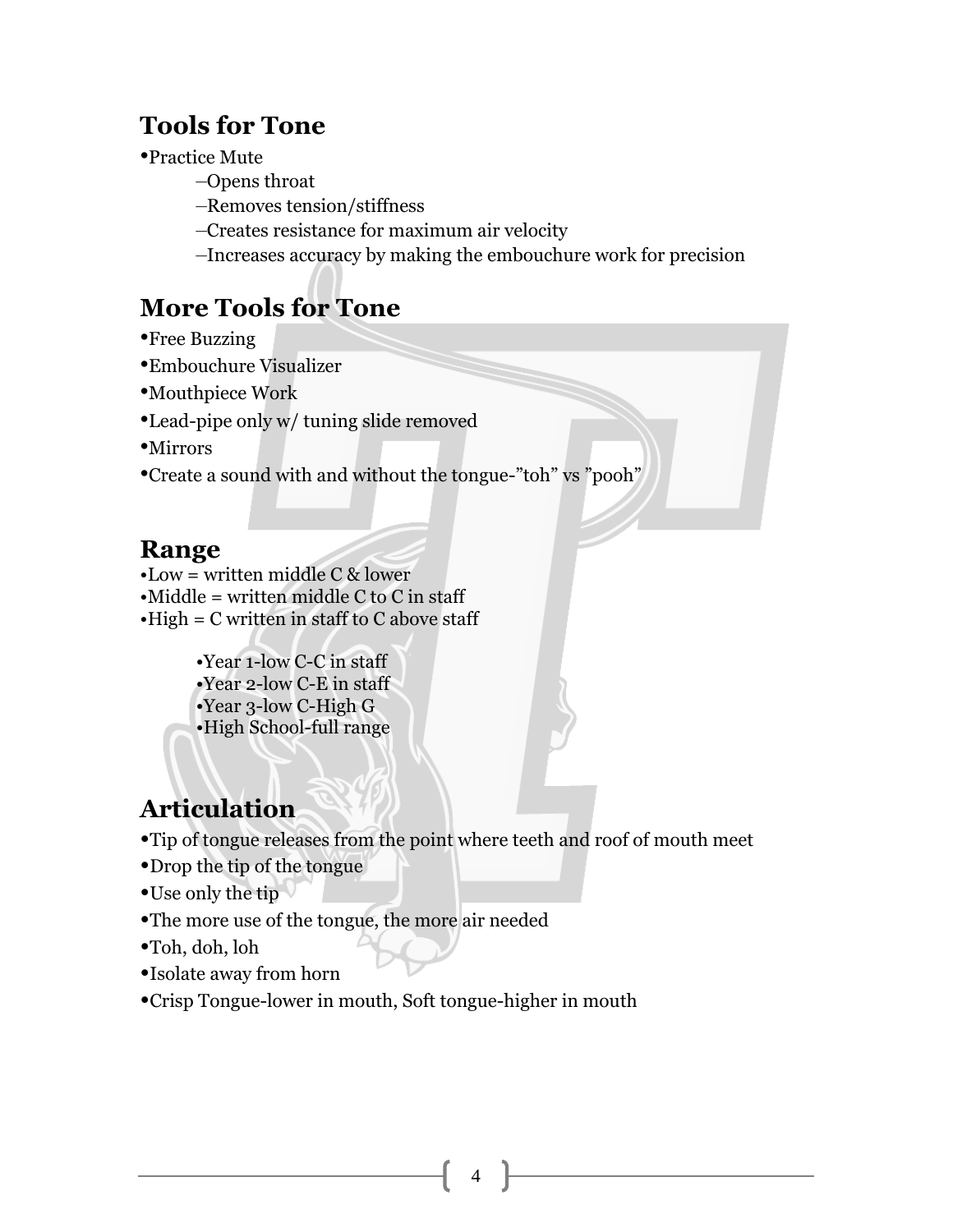## **Multiple Tonguing**

•Double Tongue: toh-koh, very far forward in the mouth-no "ga" sound

•Triple Tongue: toh-toh-koh

•Please do not push this until your kids are ready!

### **Starting Beginners**

•Start on the single F horn (rather than Bb) for a more characteristic sound and a better development of muscle memory

- •Body position is critical
- •Lots of humming, buzzing, playing
- •Students must hear models-use older students as needed!

•Develop the low range first-provides foundation to all playing (middle c & below)

## **The Double Horn-what's the deal?**

- •Single F Horn
	- –beautiful tone
	- –warm sound

–very "close" high notes

–tight tone in high range

•Single Bb Horn

–bright tone in middle range –"wider' notes in high range

–full tone in high range

#### **The Double Horn!**

- •Combines F and Bb horns
- •Thumb trigger enables both horns to be used efficiently
- •F fingers: low G-middle G
- •Bb fingers: Low F and down, middle G# and up
- •Increased accuracy and better tone quality

#### **Tuning**

•middle C on F horn, upper C on Bb horn

•tune open pitches first, followed by 2nd valve (F#, B), 1st valve (Bb, F), 1&2 (A), 2 & 3 (Ab, C#)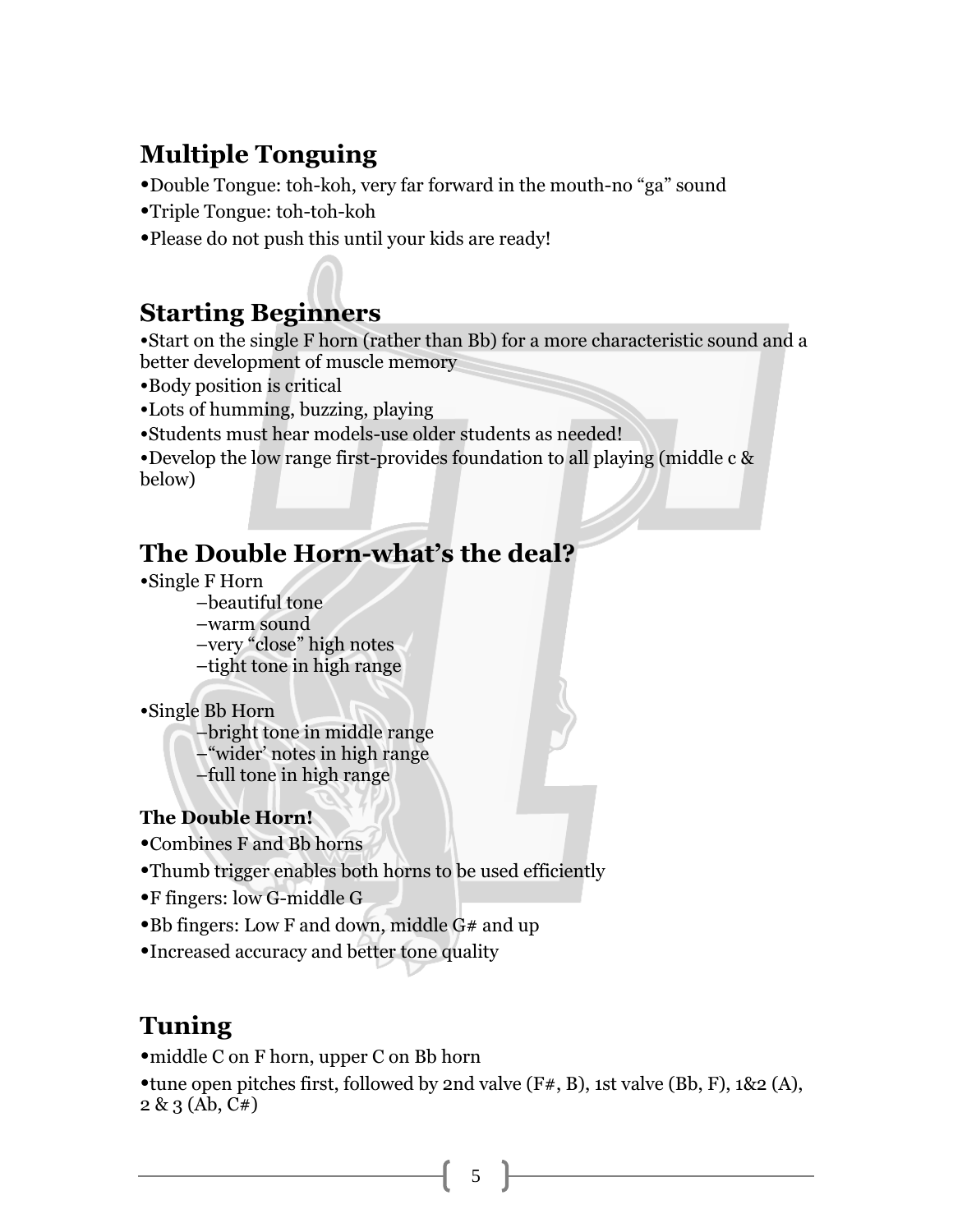•know which is the main slide for Bb and which is the main slide for F •the first valve Bb slide on Conn 8D's must be pulled out 1 1/2 inches min.

#### **Muting**

- •Muted, mit dampfer, con sordino
- •Humes and Berg stone lined straight non transposing mute (\$30)
- •Engemann, Trumcor, Denis Wick, custom mute-from horn makers (\$100)
- •Humes and Berg Practice mute (\$30)
- •Tom Crown (Stopped Mute) polished brass (\$60)
- •Hang mute from string around wrist
- •Play louder than dynamics indicate

#### **Section Set-Up**

•Place the 1st horn on the right (conductor's right) side of the section so bell faces section

- •Double the lowest parts when extra players are available (4th, 2nd)
- •If 1st & 3rd/2nd & 4th have the same parts, place together
- •2 1/2 feet between each player

### **Where to place the horns in the ensemble**

•Beg.- 8th grade

–In front of Alto Saxes (or try mixing them)-they almost always have the same parts and the altos can help horns to hear the pitches, also allows for the easiest blend between the sections

–Third row to the right of the conductor

•Advanced Players

–To the back of the ensemble so the bell is clear of bodies

–centered in the band

–in orchestra, in the back row

## **Mouthpiece**

•Good Basic Mouthpiece

–Farkas medium or medium deep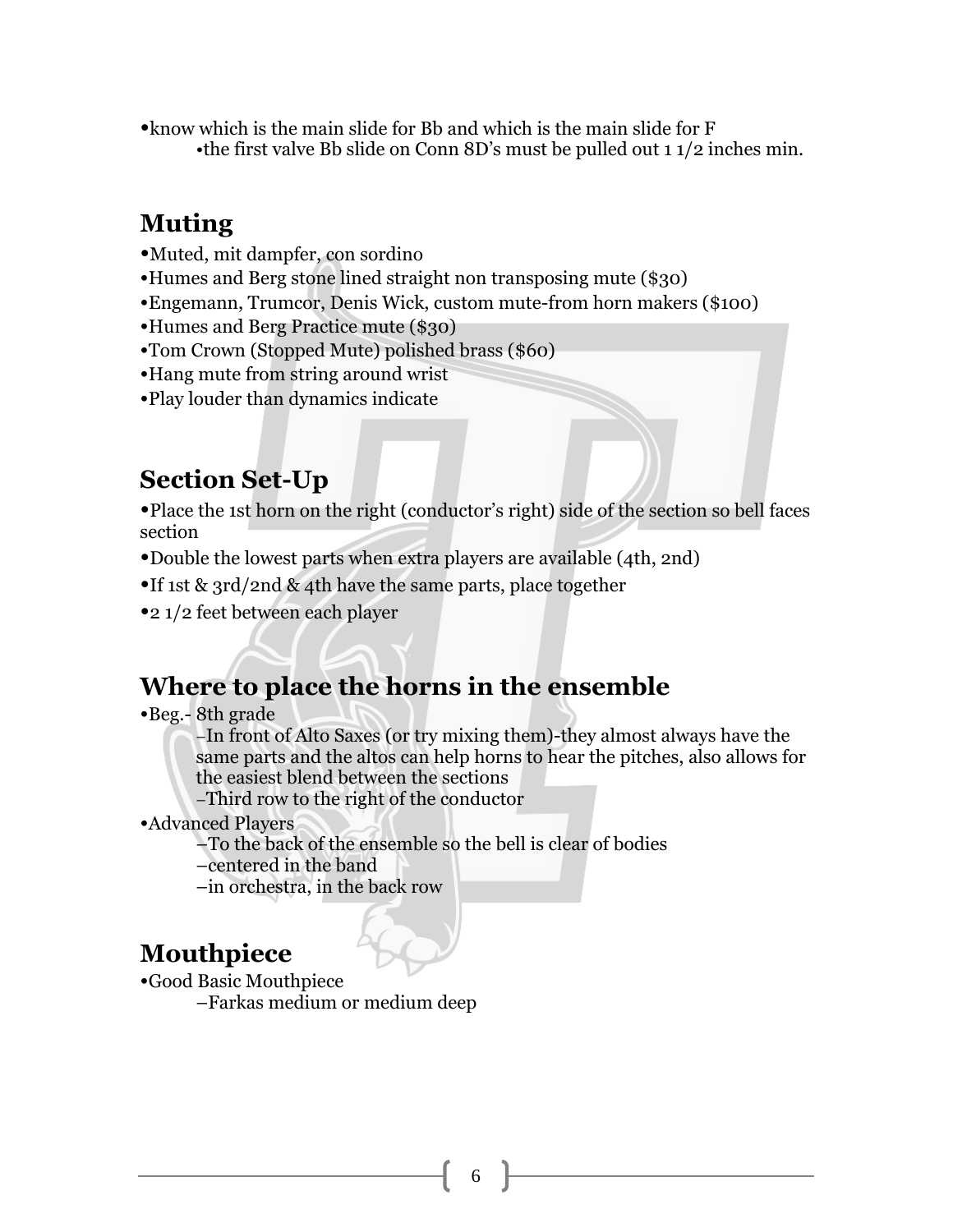#### **Horn**

When purchasing school horns **always** buy double horns

•Good Instruments

- –Conn 8D-the best for the money
- –Yamaha YHR 667 or YHR 668N
- –Holton H175, H190, H179, H180

## **Accessories**

- •Hard Case-discourage the use of a gig bag-usually leads to dented instruments
- •Hand guard-extends the life of the finish & helps with grip
- •Mutes
	- –straight mute (either cheap or custom)
	- –transposing brass stop mute
	- –practice mute (**very** useful)

## **Care and Maintenance**

- •Slide grease –Schilke (monthly)
- •Valve oil-Blue Juice (weekly)
- •Keep body clean (daily)
- •Bath (one a year)

•Removing Condensation: turn horn to the right and remove large slides or rotate until water comes out of the bell

# **Advanced Care**

- •Do not take valves apart unless experienced
- •Learn to restring valves by looking at intact valves!
- •Use Yamaha horn string
- •Fishing line (18 pound test)-no nylon
- •Mouthpiece brush & lead-pipe snake

### **Reference Material**

"The Art of Horn Playing", "The Art of Brass Playing" by Phil Farkas (the "Bible" of Horn Playing)

"Technical Studies for Horn", Brophy